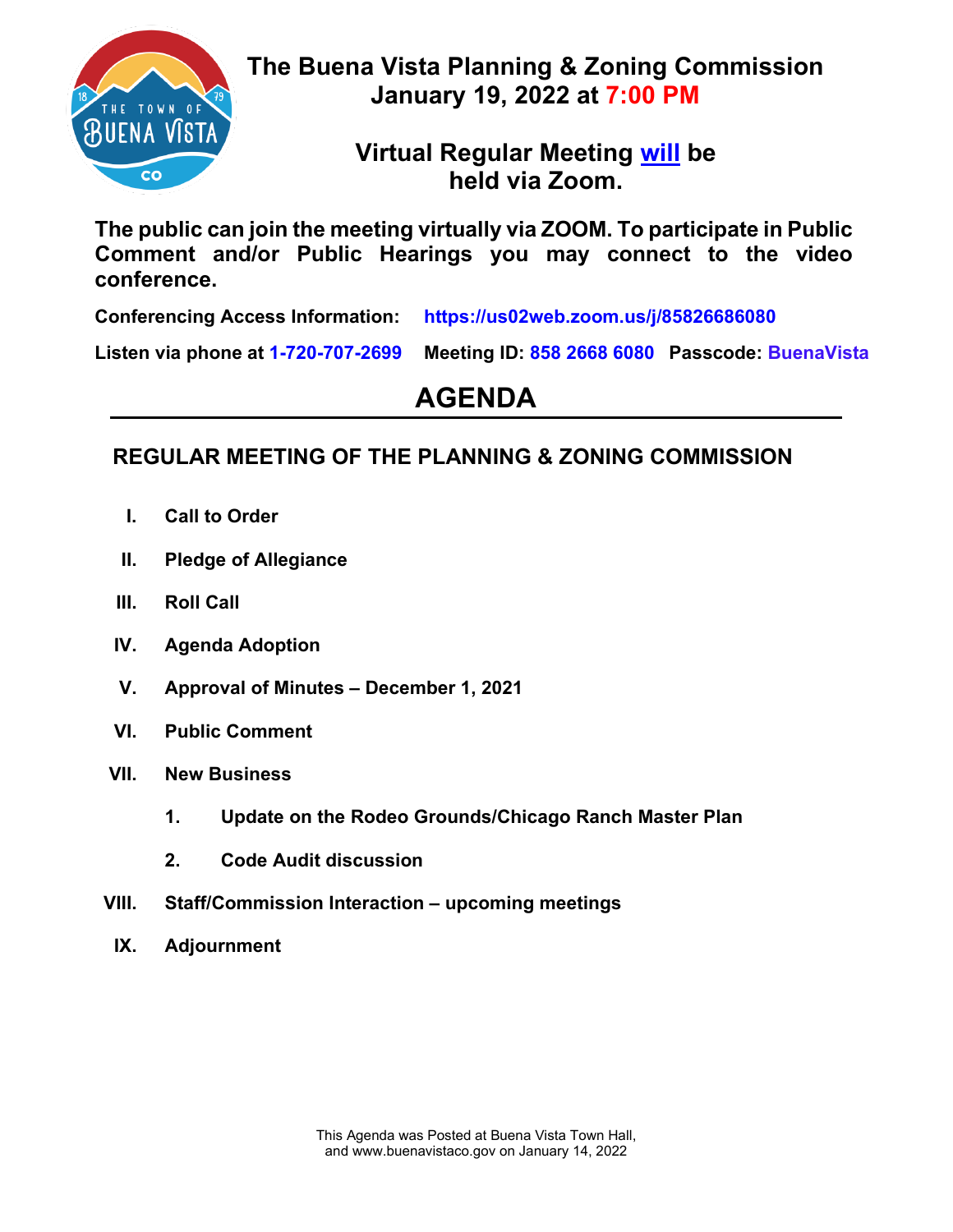

### **Minutes of the Regular Meeting of the Buena Vista Planning and Zoning Commission** December 1, 2021

#### **CALL TO ORDER**

A regular meeting of the Planning and Zoning Commission was called to order at 6:00 pm, Wednesday, December 1, 2021 via at the Community Center and via Zoom video conferencing by Chair Preston Larimer. Also present were Vice Chair Lynn Schultz-Writsel, Commissioners Thomas Doumas, Craig Brown, Tony LaGreca, and Blake Bennetts.

Staff Present: Planning Director Joseph Teipel, Principal Planner Mark Doering and Planning Technician Doug Tart.

#### **PLEDGE OF ALLEGIANCE**

Chair Larimer led in the Pledge of Allegiance.

#### **ROLL CALL**

Tart proceeded with the roll call and declared a quorum.

#### **AGENDA ADOPTION**

Larimer called for approval of the agenda. Commissioner LaGreca motioned to adopt the agenda as presented, **Motion #1** seconded by Commissioner Schultz-Writsel. Motion carried.

#### **APPROVAL OF MINUTES**

Commissioner Schultz-Writsel motioned for approval of the November 17, 2021 minutes as presented. **Motion #2** was seconded by Commissioner Brown. Motion carried.

#### **PUBLIC COMMENT**

Public comments opened at 6:02 pm. With no comments, public comment was closed at 6:02 pm.

#### **NEW BUSINESS**

Resident Thomas Brown joined the meeting to introduce himself to the Commissioners as an applicant for the vacant position as an alternate member on the Planning and Zoning Commission.

Commissioner Shultz-Writsel motioned to recommend to the Board of Trustees bringing Brown on as an alternate member. **Motion #3** was seconded by Commissioner LaGreca. Motion carried.

Prior to the applicant presentation for South Main phase 2, Commissioner Schultz-Writsel disclosed that she was a part of the South Main HOA meeting regarding the Major Subdivision.

JJ Kinsfather, project Manager for South Main presented as the applicant for a Major Subdivision for phase 2 of the South Main PUD. This was a public hearing to recommend to the Board of Trustees the Commission's approval of a preliminary and final plat.

Doering presented the staff report for South Main phase 2.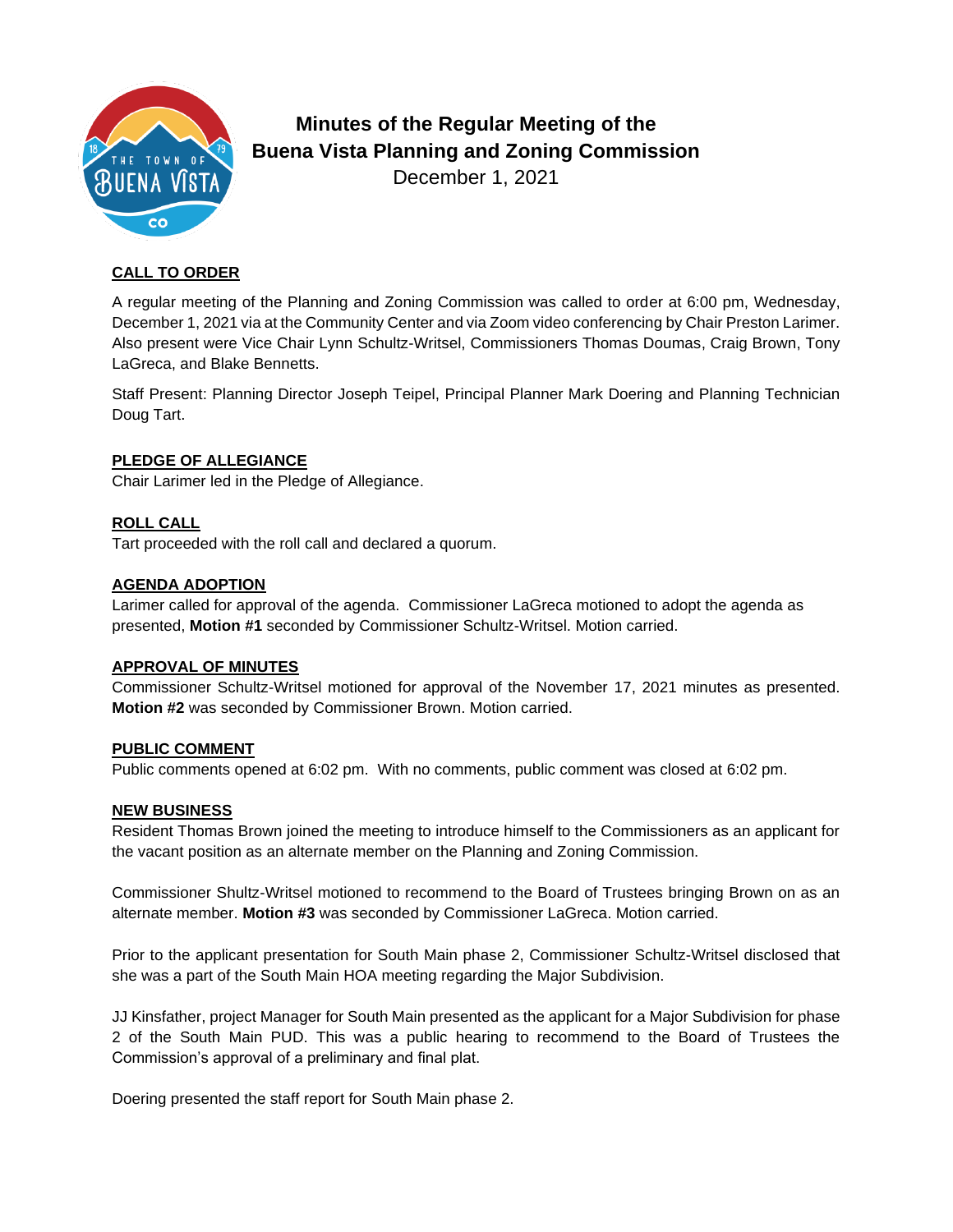Phase 2 of the South Main PUD includes 20 buildable Lots, 2 Tracts and 7 Outlots. Outlots are not to be developed until they are further subdivided per the Buena Vista Municipal Code. Tracts are being created to allow for the development of drainage facilities and the common parking lot for the South Main PUD.

There would be 7 rights-of-way to be dedicated with the plat. This includes 3 alleys, a portion of Pine Street, a partial extension of South Main Street, Surf Street, and a public sidewalk.

Additionally, there would be the paving of River Park Road and the reconfiguration of the existing Ramsour Road to remove its connection to Arizona Street by connecting it to River Park Road.

Staff recommended that the Planning and Zoning Commission recommend approval of the South Main – Phase No. 2 Preliminary Plat and Final Plat based on the finding that the plat complies with the Buena Vista Unified Development Code with the 15 conditions outlined in the staff report.

The Commission requested that the modifications be made to the following conditions of approval:

- Condition #6 modified to read "Prior to the issuance of building permits to the 10 lots within blocks 4, 7, and 9…".
- Condition #8 "River Park Road shall be constructed and the Ramsour Rd gravel surface shall be disconnected from Arizona Street and reconfigured to connect the pavement for River Park Road as identified in the approved construction plans by June 30, 2022."
- Condition #14 modified to read "...native grasses seeded and established" instead of being simply "restored".
- Condition #15 -

Commissioner Doumas motioned to recommend the approval of the preliminary and final plats to the Board of Trustees with the amendments to conditions 6, 8, and 14 as presented in the PowerPoint and the addition 15 to the staff report with the proposed edits. **Motion #**4 seconded by Commissioner Schultz-Writsel. Motion unanimously approved.

#### **STAFF / COMMISSION INTERACTION**

Doering said there will be a Resolution to go to the Board of Trustees to appoint Commissioner LaGreca as a regular voting member following the resignation of Commissioner Banks. Commissioner Brown would be reappointed for a period of 3 years.

There will be a joint session between the Buena Vista Planning and Zoning Commission and the Chaffee County Planning Commission on Wednesday February 16, 2022 to discuss the Areas of Desired Growth. Commissioner Doumas must recuse himself due to his position on the County Planning Commission. This meeting will begin at 6:00 pm instead of the recently approved 7:00 pm start time for 2022.

Doering mentioned the discussion regarding vegetative restoration of development sites and stated that restoration should be addressed in the Technical Manual that is currently being developed.

The next Commission meeting scheduled for December 15<sup>th</sup> at 6 pm will be a short meeting via Zoom to approve minutes from tonight's meeting. The draft minutes will go to the Board of Trustees on December 14th .